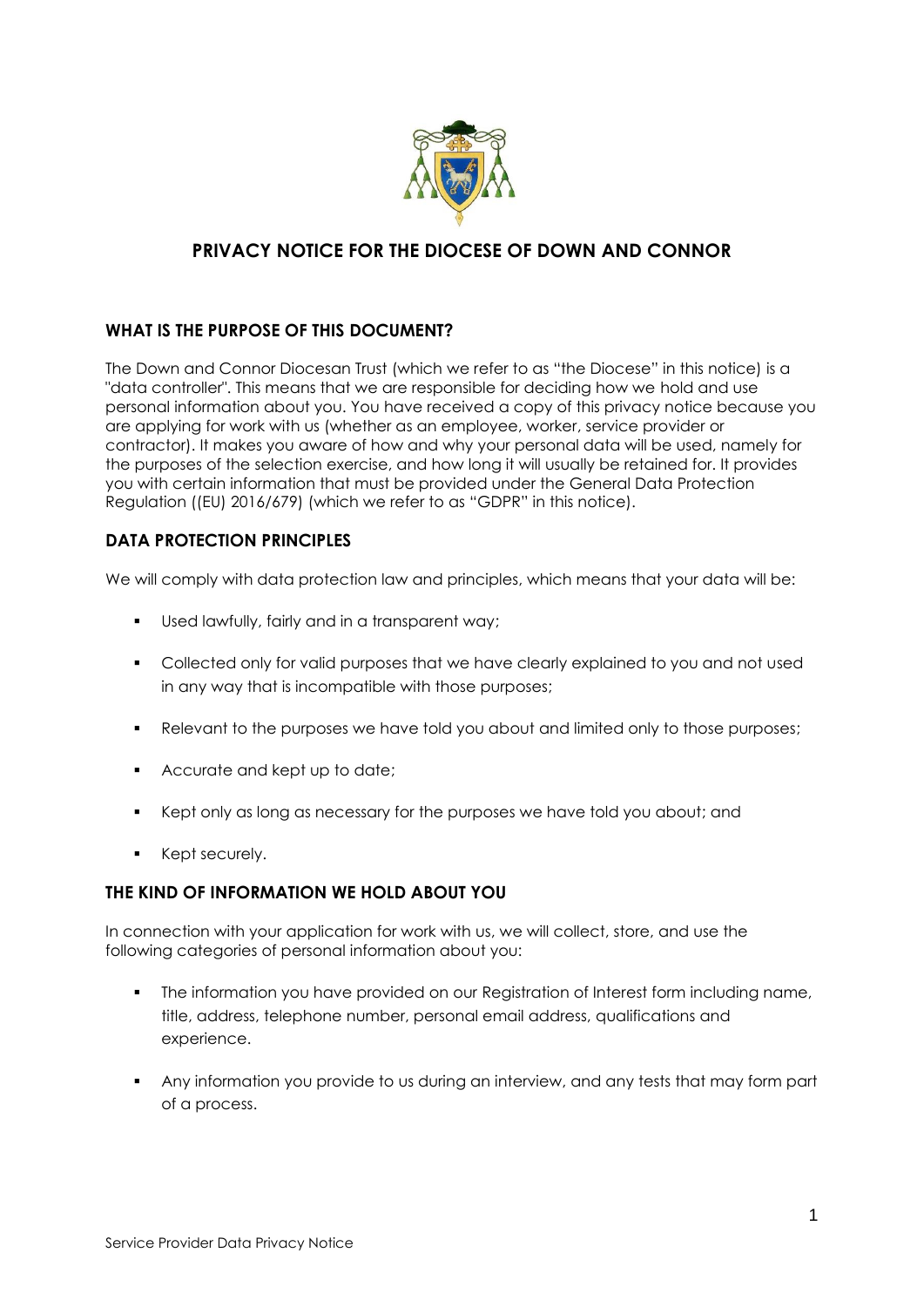We may also collect, store and use the following type of more sensitive personal information:

■ Information about criminal convictions and offences.

### **HOW IS YOUR PERSONAL INFORMATION COLLECTED?**

We collect personal information about candidates from the following sources:

- You, the Applicant/Service Provider.
- Access NI, from which we collect the following categories of data: a criminal record status and/or information held by the police that is relevant and ought to be disclosed but does not form part of the criminal record.

### **HOW WE WILL USE INFORMATION ABOUT YOU**

We will use the personal information we collect about you to:

- Assess your skills, qualifications, and suitability for the role.
- **•** Carry out background and reference checks, where applicable.
- Communicate with you about the application process.
- Keep records related to our hiring processes.
- Comply with legal or regulatory requirements.

It is in our legitimate interests to decide whether to appoint you to the role since it would be beneficial to our organisation to appoint someone to that role.

We also need to process your personal information to decide whether to enter into a Service Provider Agreement with you.

Having received your Registration of Interest form, we will then process that information to decide whether you meet the basic requirements for the role. If you do, we will decide whether your Registration of Interest Form is strong enough to invite you for an interview. If we decide to call you for an interview, we will use the information you provide to us at the interview to decide whether to offer you the role.

If we decide to offer you the role, if applicable, we will then carry out a criminal record check before confirming your appointment to the Panel.

#### **If you fail to provide personal information**

If you fail to provide information when requested, which is necessary for us to consider your Registration of Interest, we will not be able to process your interest successfully.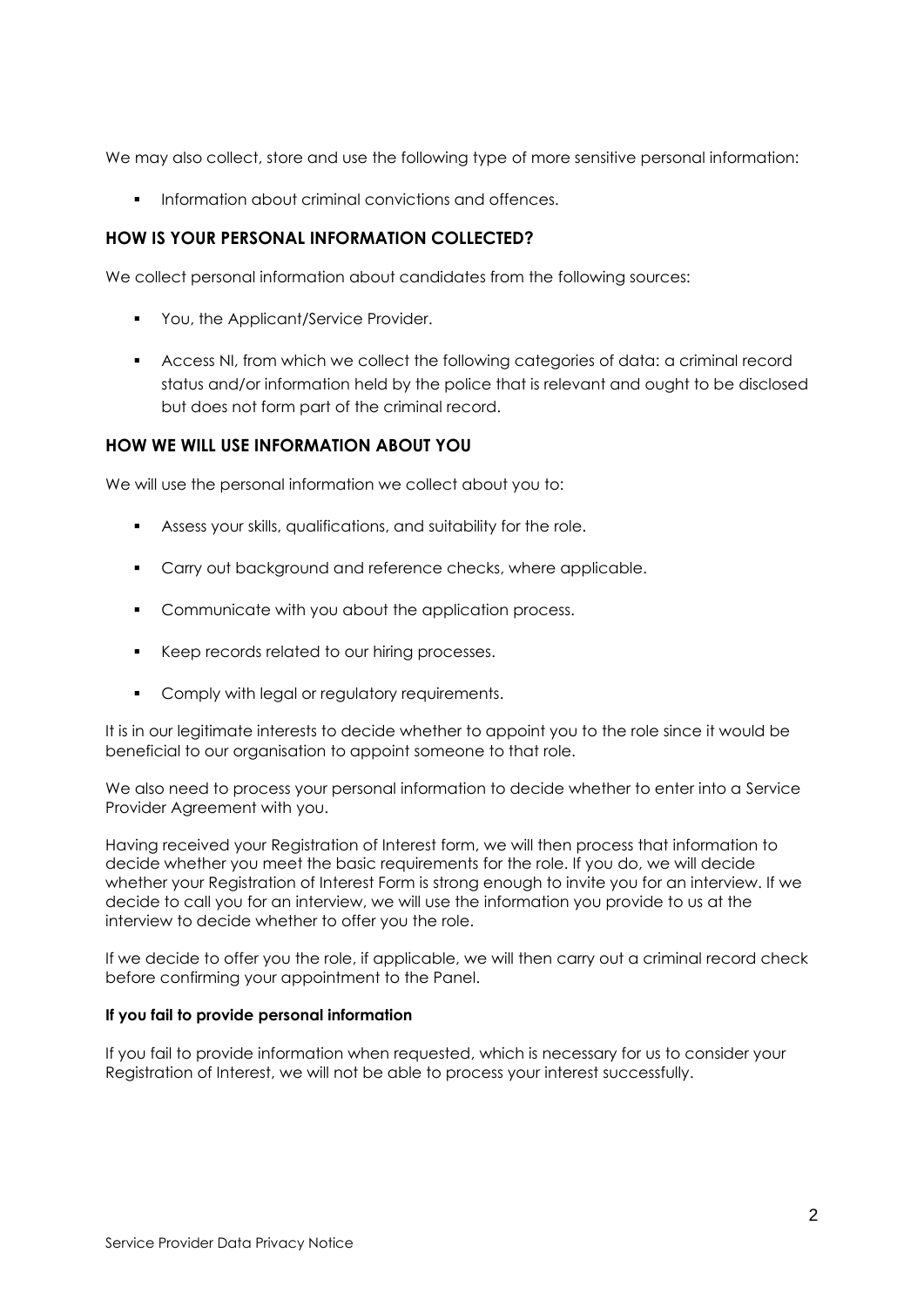### **HOW WE USE PARTICULARLY SENSITIVE PERSONAL INFORMATION**

We will use your particularly sensitive personal information in the following ways:

▪ We will use information about your disability status to consider whether we need to provide appropriate adjustments during this process, for example, whether adjustments need to be made during interview.

### **INFORMATION ABOUT CRIMINAL CONVICTIONS**

If applicable, we will collect information about your criminal convictions history if we would like to offer you the role (conditional on checks being satisfactory). We are entitled to carry out a criminal record check in order to satisfy ourselves that there is nothing in your criminal convictions history which makes you unsuitable for the role. We have in place an appropriate policy document and safeguards which we are required by law to maintain when processing such data.

### **AUTOMATED DECISION-MAKING**

You will not be subject to decisions that will have a significant impact on you based solely on automated decision-making.

### **DATA SHARING**

#### **Why might we share your personal information with third parties?**

We will only share your personal information with third parties set out below for the purposes of processing your interest in the role. All our third-party service providers are required to take appropriate security measures to protect your personal information in line with our policies. We do not allow our third-party service providers to use your personal data for their own purposes. We only permit them to process your personal data for specified purposes and in accordance with our instructions.

We may share information relevant to any request by you for adjustments to the selection process as a result of an underlying medical condition or disability with medical / occupational health professionals to enable us to identify what, if any, adjustments are needed in the selection process and, if you are successful, once you start work. Our legal basis for sharing this information is that it is necessary for entry into a Service Provider Agreement relative to the role; it is in our legitimate interest to consider adjustments to enable interested parties to participate fully in the selection process and it is necessary to comply with our legal obligations.

We may share your personal data that is relevant, where appropriate, with our legal and other professional advisers, in order to obtain legal or other professional advice about matters related to you or in the course of dealing with legal disputes with you or other interested parties. Our legal grounds for sharing this personal data are that it is in our legitimate interests to seek advice to clarify our rights and obligations and appropriately defend ourselves from potential claims; it is necessary to comply with our legal obligations and it is necessary to establish, exercise or defend legal claims.

### **DATA SECURITY**

We have put in place appropriate security measures to prevent your personal information from being accidentally lost, used or accessed in an unauthorised way, altered or disclosed. In addition, we limit access to your personal information to those employees, agents, contractors and other third parties who have a business need-to-know. They will only process your personal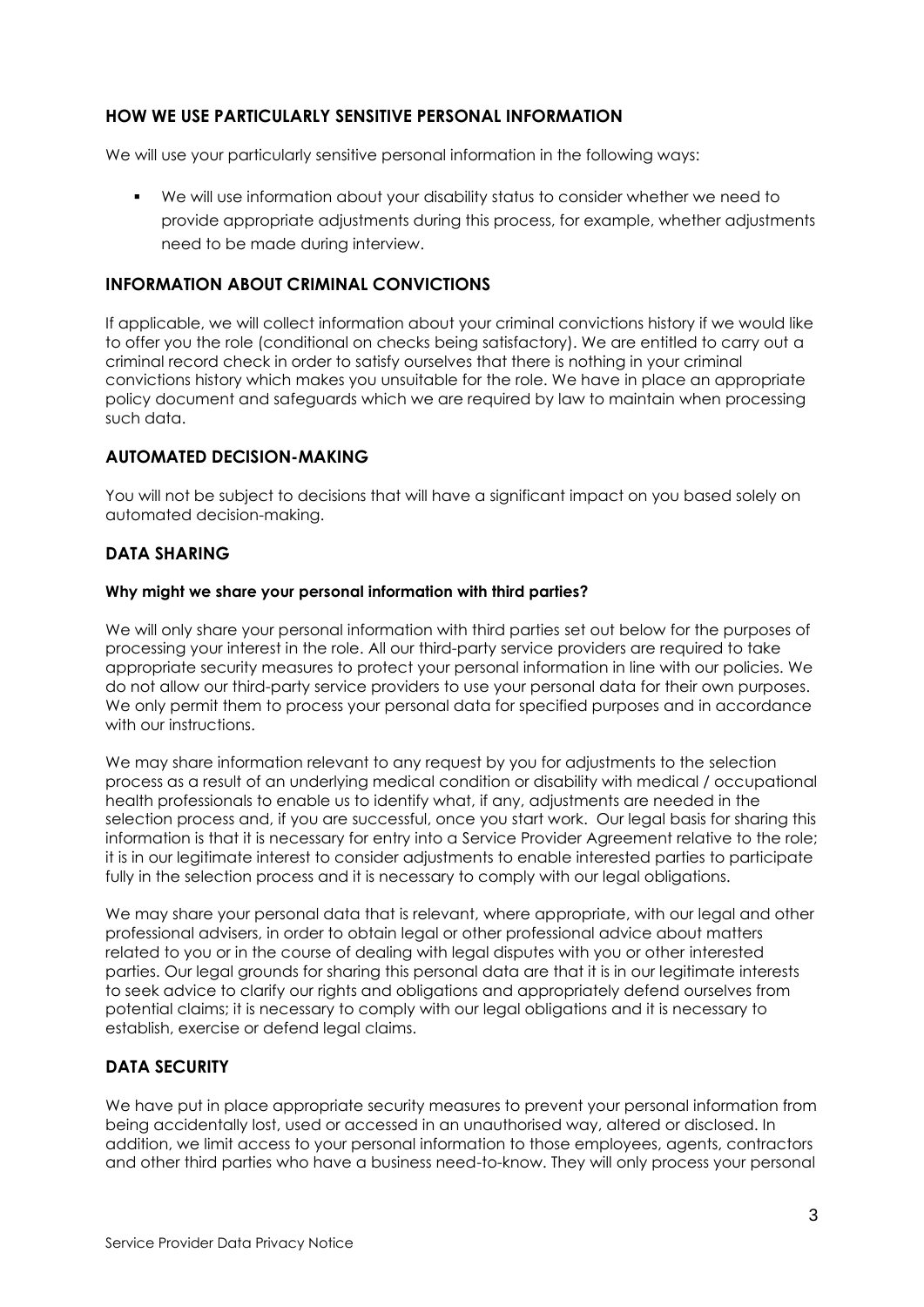information on our instructions, and they are subject to a duty of confidentiality. Details of these measures may be obtained from the DPO, whose contact details are set out below.

We have put in place procedures to deal with any suspected data security breach and will notify you and any applicable regulator of a suspected breach where we are legally required to do so.

### **DATA RETENTION**

#### **How long will we use your information for?**

We will retain your personal information for a period of 12 months after we have communicated to you our decision about whether to appoint you to the role. We retain your personal information for that period so that we can show, in the event of a legal claim, that we have not discriminated on prohibited grounds and that we have conducted the selection exercise in a fair and transparent way. After this period, we will securely destroy your personal information in accordance with our data retention policy.

If we wish to retain your personal information on file, on the basis that a further opportunity may arise in future and we may wish to consider you for that, we will write to you separately, seeking your explicit consent to retain your personal information for a fixed period on that basis.

#### **RIGHTS OF ACCESS, CORRECTION, ERASURE AND RESTRICTION**

#### **Your rights in connection with personal information**

Under certain circumstances, by law you have the right:

- to be informed that your information is being processed and to request a copy of the information we hold about you;
- to request that your personal information is rectified if it is out of date or inaccurate;
- where there is a dispute in relation to the accuracy or processing of your personal information, to request a restriction is placed on further processing;
- to request your personal data is erased where there is no compelling reason for us to continue to process the information;
- if we are relying on your consent to process Personal Data, the right to withdraw your consent to the processing at any time;
- to object to the processing of personal data where we are relying on a legitimate interest (or those of a third party) and there is something about your particular situation which makes you want to object to processing on this ground; and
- to request the transfer of your personal information to another party.

If you want to review, verify, correct, or request erasure of your personal information, object to the processing of your personal data, or request that we transfer a copy of your personal information to another party, please contact the Diocesan Data Protection Officer in writing.